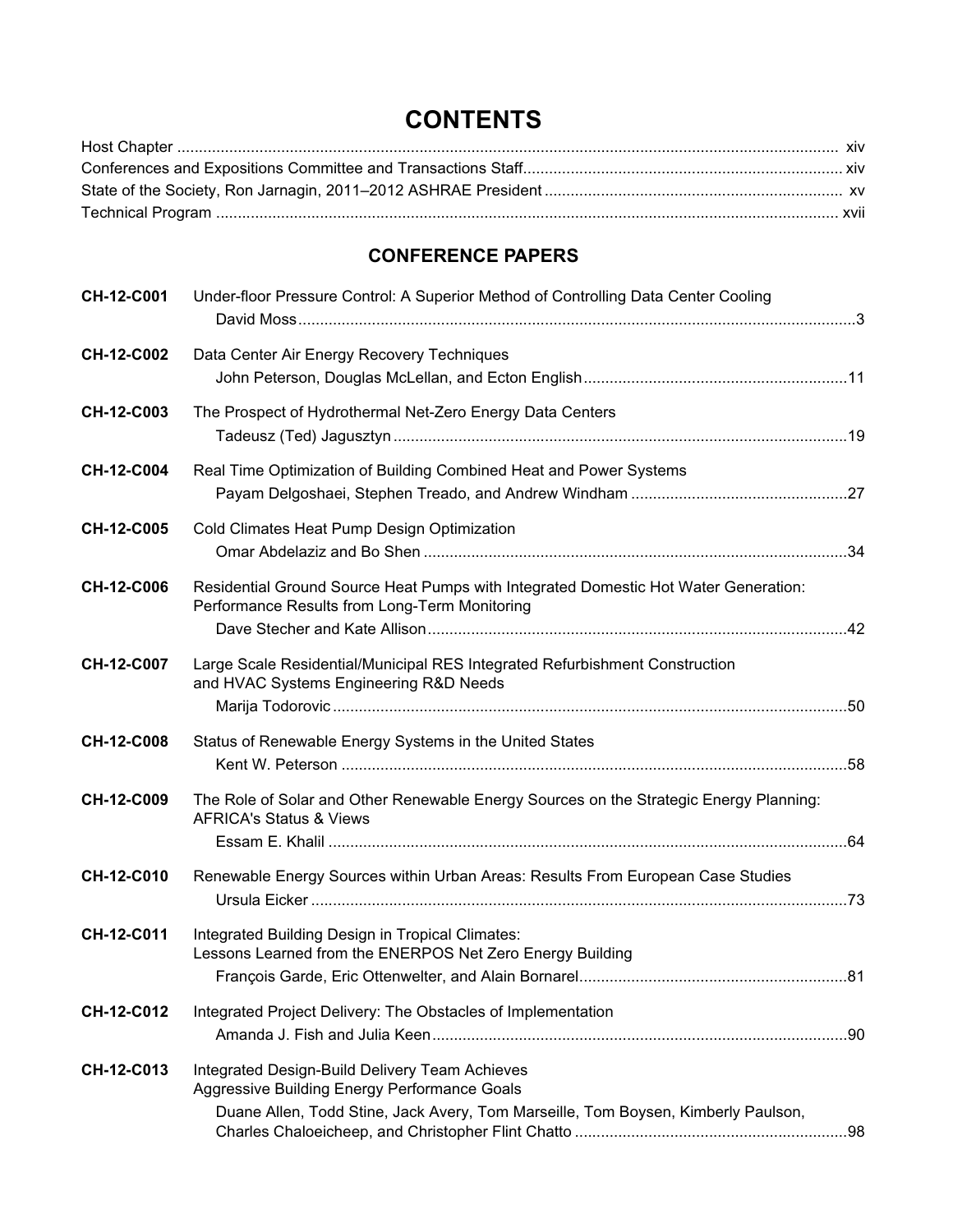| CH-12-C014        | Atrium Smoke Management Natural Venting Challenges                                                                                                                                                                                              |  |
|-------------------|-------------------------------------------------------------------------------------------------------------------------------------------------------------------------------------------------------------------------------------------------|--|
| CH-12-C015        | How to Make a 155 Year Old Building a High Performance Building                                                                                                                                                                                 |  |
| CH-12-C016        | Maximum Residential Energy Efficiency:<br>Performance Results from Long-Term Monitoring of a Passive House                                                                                                                                      |  |
| CH-12-C017        | Field-Test of the New ASHRAE/CIBSE/USGBC Performance Measurement Protocols for<br><b>Commercial Buildings: Basic Level</b>                                                                                                                      |  |
| CH-12-C018        | Energy Audit Analysis of Residential Air-Conditioning Systems in Austin, Texas                                                                                                                                                                  |  |
| CH-12-C019        | Using CUSUM Method to Detect Faults in Secondary HVAC Systems                                                                                                                                                                                   |  |
| CH-12-C020        | Improving the Energy Performance of a University Building<br>through Fault Detection and Building Systems Diagnostics                                                                                                                           |  |
| CH-12-C021        | Use of First Law Energy Balance as a Screening Tool for Building Energy Data:<br>Part II-Experiences of Its Implementation as a Data Quality Control Tool<br>Juan-Carlos Baltazar, David E. Claridge, Jing Ji, Hiroko Masuda, and Song Deng 167 |  |
| CH-12-C022        | Maintenance and Repair of Building 4, Fort Benning, Georgia:<br>Bringing Integrated Design to Existing Buildings                                                                                                                                |  |
| CH-12-C023        | A Case Study: Using Integrated Approach to Design a Net-Zero Bank Branch                                                                                                                                                                        |  |
| CH-12-C024        | Comprehensive Climate Analysis & Passive Architecture to Achieve a Net-Zero Laboratory                                                                                                                                                          |  |
| CH-12-C025        | Experimental and Computational Investigation of Flow Regimes and Thermal Patterns<br>in a Subway Station                                                                                                                                        |  |
| CH-12-C026        | Exhibition and Congress Halls Sustainable Design                                                                                                                                                                                                |  |
| CH-12-C027        | Occupancy of Australian Office Buildings: How Accurate Are Typical Assumptions<br>Used in Energy Performance Simulation and What is the Impact of Inaccuracy                                                                                    |  |
| <b>CH-12-C028</b> | Regression Models for Estimating Monthly Energy Consumptions in Schools<br>in Hot and Humid Climates                                                                                                                                            |  |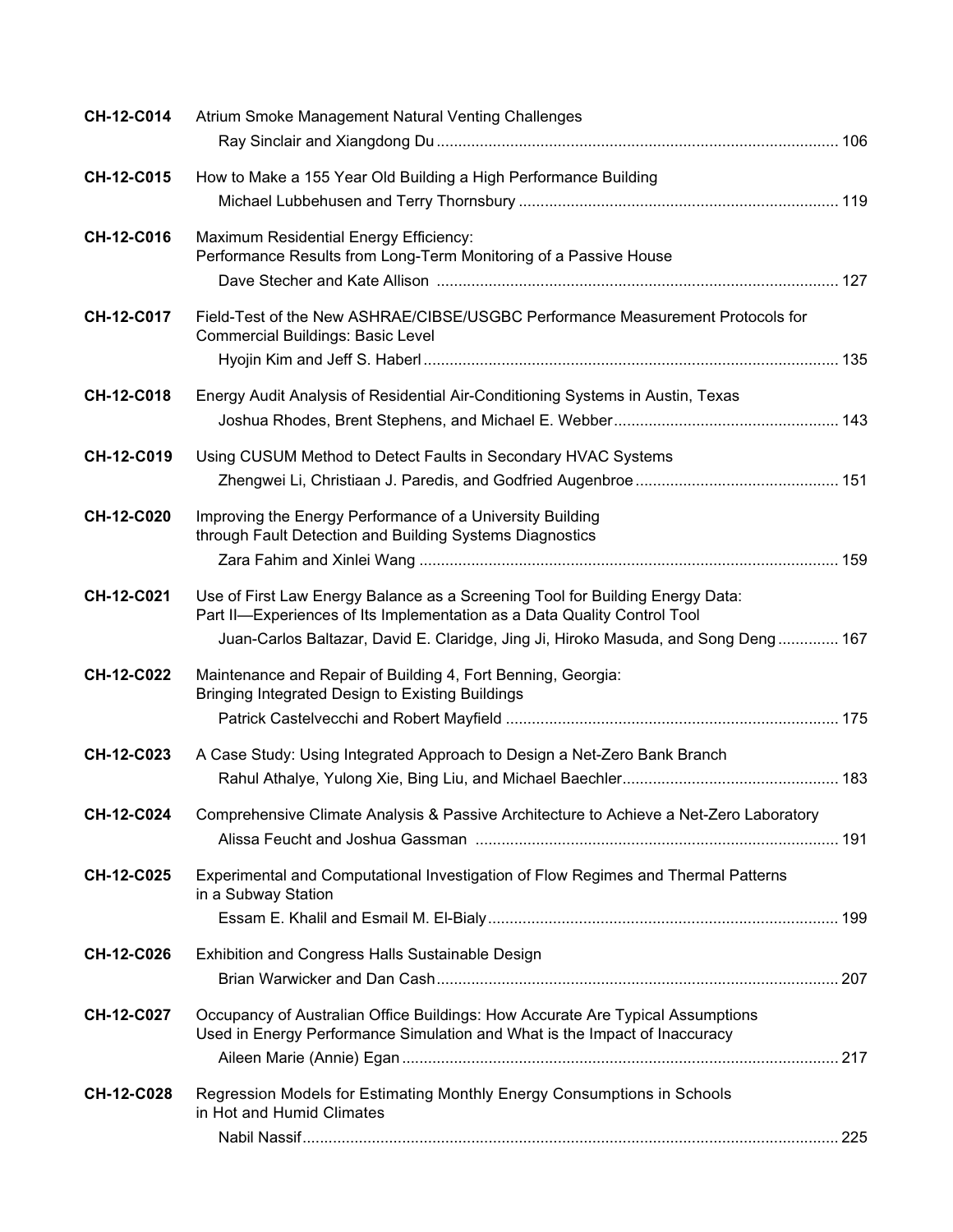| CH-12-C029 | Occupancy Based Heating/Cooling for Low Energy Affordable Housing in Hot-Humid Climates                                                                                  |
|------------|--------------------------------------------------------------------------------------------------------------------------------------------------------------------------|
| CH-12-C030 | Withdrawn                                                                                                                                                                |
| CH-12-C031 | Domestic Hot Water System Performance Improvement at a Large University Campus<br>Hui Chen, Homer Bruner, Jr., Robert Henry, Les Williams, and James Riley241            |
| CH-12-C032 | A New Approach to Modeling the Energy Performance of Hydronic Systems<br>with Pressure Dependent Control Valves                                                          |
| CH-12-C033 | Neural Networks Approach for Energy Consumption in Air-Conditioned Administrative Building<br>Essam E. Khalil, Ahmed A. Medhat, Samy M. Morkos, and Mohamed Y. Salem 257 |
| CH-12-C034 | The Impact of a Combined Dynamic Shading System<br>on the Thermal Performance of Building Perimeter Zones                                                                |
| CH-12-C035 | Design and Application Considerations for Smoke Management Fans                                                                                                          |
| CH-12-C036 | Commissioning, Field Testing, and Maintenance of Fans for Life Safety Applications in Tunnels                                                                            |
| CH-12-C037 | An Innovative Dedicated Outdoor Air Application for a Government Office Tower                                                                                            |
| CH-12-C038 | Metal-Foam Enhanced PCM Storage System: the Cylinder-in-Cylinder Geometry                                                                                                |
| CH-12-C039 | Ongoing Commissioning Based on BMS Data Logs                                                                                                                             |
| CH-12-C040 | Central Plant Energy Savings by Operator Training<br>.309                                                                                                                |
| CH-12-C041 | AHRI Standard 550-590 Overview of Latest Updates Performance Rating of<br>Water-Chilling and Heat Pump Water-Heating Packages Using the Vapor Compression Cycle          |
| CH-12-C042 | Easy-to-Use Methods for Multi-Chiller Plant Energy and Cost Evaluation                                                                                                   |
| CH-12-C043 | The Current State of Energy Retrofits for Small and Medium Buildings                                                                                                     |
| CH-12-C044 | Retrofit Energy Efficiency Modeling, Assessments, and Integrated Technologies:<br>Seeking Solutions for Small and Medium Sized Buildings                                 |
| CH-12-C045 | Advancing from the Current State of Energy Retrofits to the Future State                                                                                                 |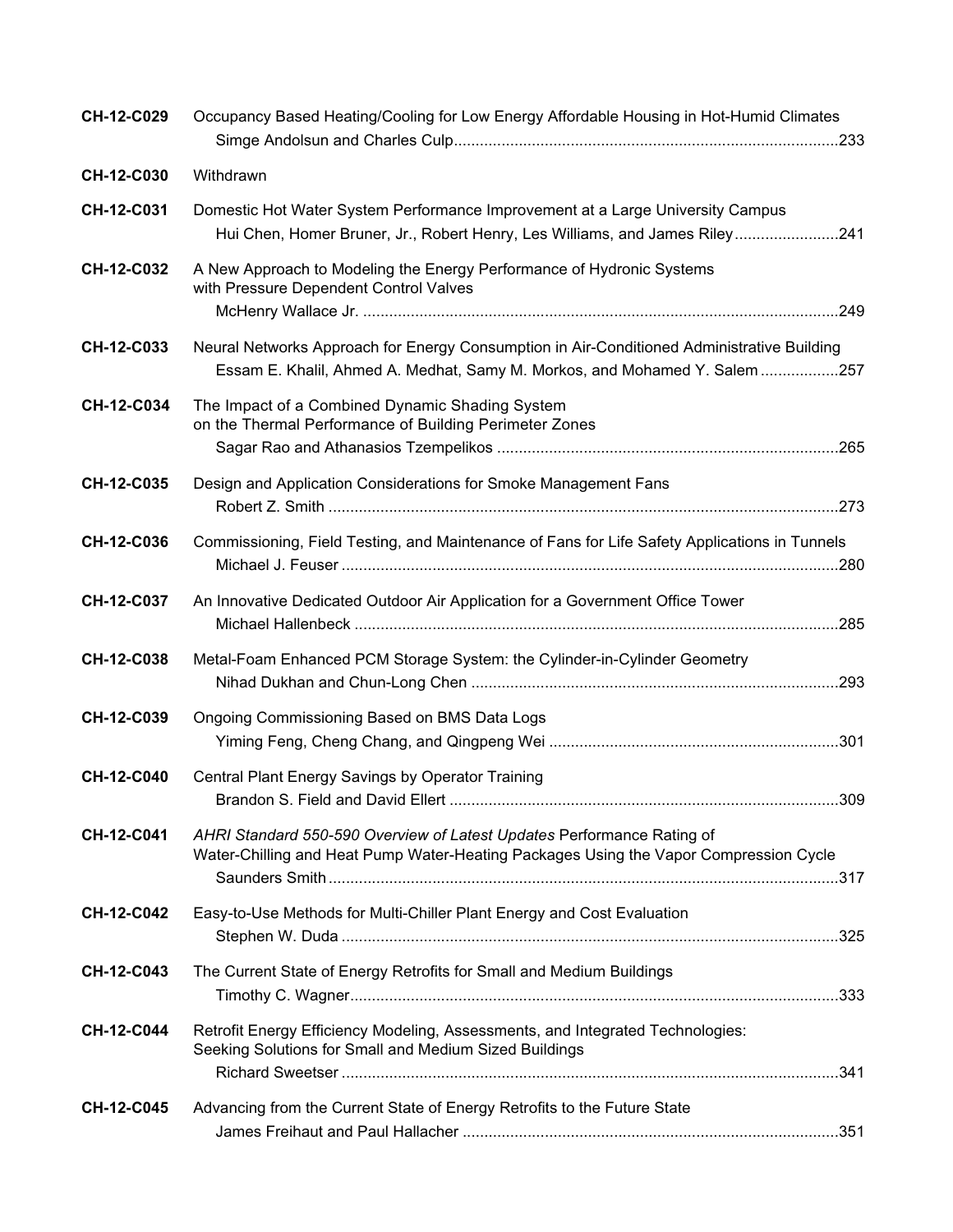| CH-12-C046        | In-Field Performance of Condensing Boilers<br>Lois B. Arena, Thomas A. Butcher, William A. Zoeller, and Carl R. Shapiro  359                            |  |
|-------------------|---------------------------------------------------------------------------------------------------------------------------------------------------------|--|
| CH-12-C047        | <b>Ductless Task Air-Conditioning</b>                                                                                                                   |  |
| CH-12-C048        | An Experimentally Validated Modeling of Refrigerant Distribution<br>in a Parallel Microchannel Evaporator                                               |  |
| CH-12-C049        | Exploring Alternatives to the "Typical Meteorological Year"<br>for Incorporating Climate Change into Building Design                                    |  |
| CH-12-C050        | Practical and Policy-Relevant Performance Metrics for Complex Fenestration Systems                                                                      |  |
| CH-12-C051        | A Comprehensive Review of Radiant Barrier Research<br>Including Laboratory and Field Experiments                                                        |  |
| CH-12-C052        | Toward Net-Zero Energy Labs in Northern Climate-Montreal Examples                                                                                       |  |
| CH-12-C053        | Cooling System Design for Data Centers Utilizing Containment Architecture                                                                               |  |
| CH-12-C054        | Multiple-Zone Variable Refrigerant Flow System Modeling<br>and Equipment Performance Mapping                                                            |  |
| CH-12-C055        | Multi-Zone Test Facility for Variable Capacity Multi-Split Heat Pump Systems                                                                            |  |
| <b>CH-12-C056</b> | Energy Efficiency, Air Flow Regime and Relative Humidity<br>in Air-Conditioned Surgical Operating Theatres                                              |  |
| CH-12-C057        | Assessment of Health-Care Worker Exposure to Pandemic Flu in Hospital Rooms<br>U. Ghia, S. Konangi, A. Kishore, M. Gressel, K. Mead, and G. Earnest 442 |  |
| CH-12-C058        | Control of Space Pressurization for Sealed or Tight Rooms                                                                                               |  |
| CH-12-C059        | Legislative Aspects of Enforcing Renewables Integration and Success of Implementation                                                                   |  |
| CH-12-C060        | Developing Advanced Virtual Models of Combined Buildings and Systems<br>for Energy Reduction and Integrating Renewables                                 |  |
| CH-12-C061        | Performance Evaluation of the Centre for Efficient and Renewable Energy in Buildings                                                                    |  |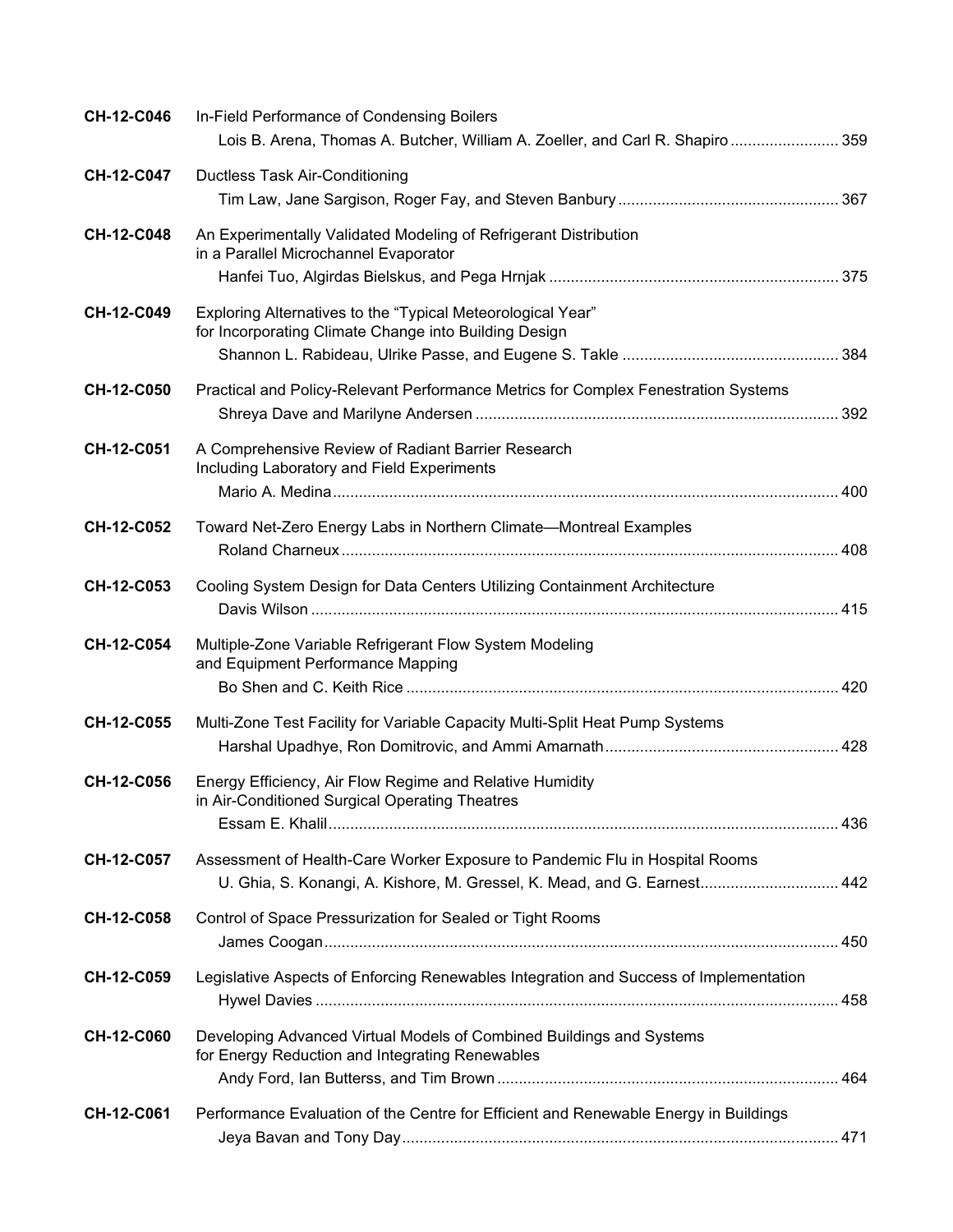| CH-12-C062        | An Analysis of Photovoltaic Performance on Fire Station Buildings in London                                                                                                        |  |
|-------------------|------------------------------------------------------------------------------------------------------------------------------------------------------------------------------------|--|
| CH-12-C063        | Applications of Low Temperature Fluid (LTF) in Thermally Stratified<br>Thermally Stratified Thermal Energy Energy Storage (TES)                                                    |  |
| CH-12-C064        | The Challenges of Treating Large Thermal Storage and District Cooling Systems                                                                                                      |  |
| CH-12-C065        | Control of Corrosion, Microbiology & Deposition in Large Thermal<br>Chilled Water Storage Systems, A System Management Perspective                                                 |  |
| CH-12-C066        | Renewable Energy Utilization in Chinese Buildings:<br>Technology Development and Demonstration Projects                                                                            |  |
| CH-12-C067        | Renewable Energy Policy Initiatives in UAE and Pakistan                                                                                                                            |  |
| <b>CH-12-C068</b> | Hydrothermal Energy: Sustainable Benefits for Island and Coastal Communities                                                                                                       |  |
| CH-12-C069        | A Load-Aggregation Method to Calculate Extraction Temperatures<br>of Borehole Heat Exchangers                                                                                      |  |
| CH-12-C070        | A Method to Evaluate Thermal Response Tests on Groundwater-filled Boreholes                                                                                                        |  |
| CH-12-C071        | Thermal Network Model for Variable Flow Ground Heat Exchanger Systems                                                                                                              |  |
| CH-12-C072        | Ventilation Effectiveness of Building Cluster                                                                                                                                      |  |
| CH-12-C073        | Design of Practical Hybrid Ventilation Building in Central Tokyo<br>Maria-Alejandra Menchaca-Brandan, Stephen Ray, and Leon R. Glicksman567                                        |  |
| CH-12-C074        | Ventilation Approaches for Shopping Malls-<br>An Examination of Natural and Hybrid Strategies<br>David Hamlyn, Daniel Cash, Gwilym Still, Philip Armitage, and Shaun Fitzgerald575 |  |
| CH-12-C075        | Energy Conservation through Filtration and Hydronic Free Cooling                                                                                                                   |  |
| CH-12-C076        | Optimizing Efficiency: Minimizing the Combined Energy Use of Fans<br>and Ventilation Air Conditioning                                                                              |  |
| CH-12-C077        | Influence of Filter Fiber Material on Removal of Ultrafine and Submicron Particles<br>Using Carbon Fiber Ionizer-Assisted Intermediate Air Filters                                 |  |
|                   |                                                                                                                                                                                    |  |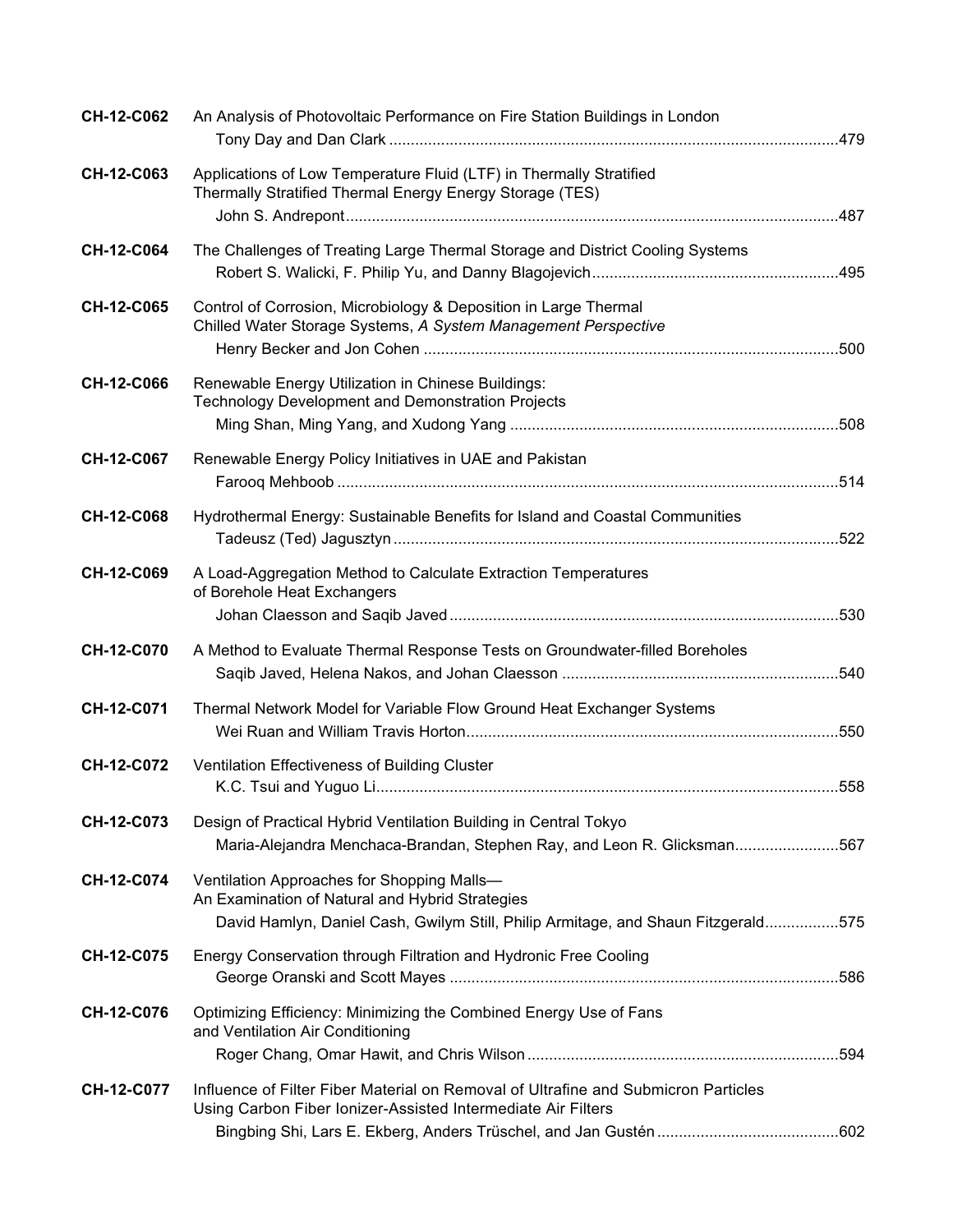| CH-12-C078        | Comparison of Simplified Computational Methods of Flexibility Analysis<br>to Determine Thermally Developed U-bend and L-bend Anchor Forces |  |
|-------------------|--------------------------------------------------------------------------------------------------------------------------------------------|--|
| CH-12-C079        | Low Outdoor Temperature Heat Pump Applications<br>to Reduce Electric Resistance Second Stage Heat                                          |  |
| <b>CH-12-C080</b> | Advanced Unitary HVAC Control Sequence                                                                                                     |  |
| CH-12-C081        | Design Fires for Road Tunnels Safety Design                                                                                                |  |
| CH-12-C082        | NYCT R-142 Train Design Fire Scenario Characteristics                                                                                      |  |
| CH-12-C083        | A New Approach to Determining Passenger Rail Vehicle Design Fires<br>Jeffrey Tubbs, Jarrod Alston, Matthew Johann, Brian Meacham,          |  |
| CH-12-C084        | Modeling of Household Refrigerator Performance<br>with Low Global Warming Potential Alternative Refrigerants                               |  |
| CH-12-C085        | Low GWP R-404A Alternatives for Commercial Refrigeration                                                                                   |  |
| CH-12-C086        | Experimental Study of Refrigerant Two Phase Separation in a Compact Vertical T-junction                                                    |  |

## **TECHNICAL PAPERS**

| CH-12-001 | Heat Pump Water Heater Technology Assessment<br>Based on Laboratory Research and Energy Simulation Models                                                                                                                               |     |
|-----------|-----------------------------------------------------------------------------------------------------------------------------------------------------------------------------------------------------------------------------------------|-----|
| CH-12-002 | Simulation Modeling of a Central Chiller Plant                                                                                                                                                                                          |     |
| CH-12-003 | Simulation Modeling of Central Chilled Water Systems                                                                                                                                                                                    | 724 |
| CH-12-004 | Withdrawn                                                                                                                                                                                                                               |     |
| CH-12-005 | Withdrawn                                                                                                                                                                                                                               |     |
| CH-12-006 | An Empirical Thermal Comfort Model for Transient Metabolic Conditions                                                                                                                                                                   |     |
| CH-12-007 | Net Zero Building Cluster Energy Systems Analysis for U.S. Army Installations<br>Alexander Zhivov, Richard J. Liesen, Stephan Richter, Reinhard Jank,<br>David M. Underwood, Dieter Neth, Alfred Woody, Curt Bjork, and Scot Duncan 751 |     |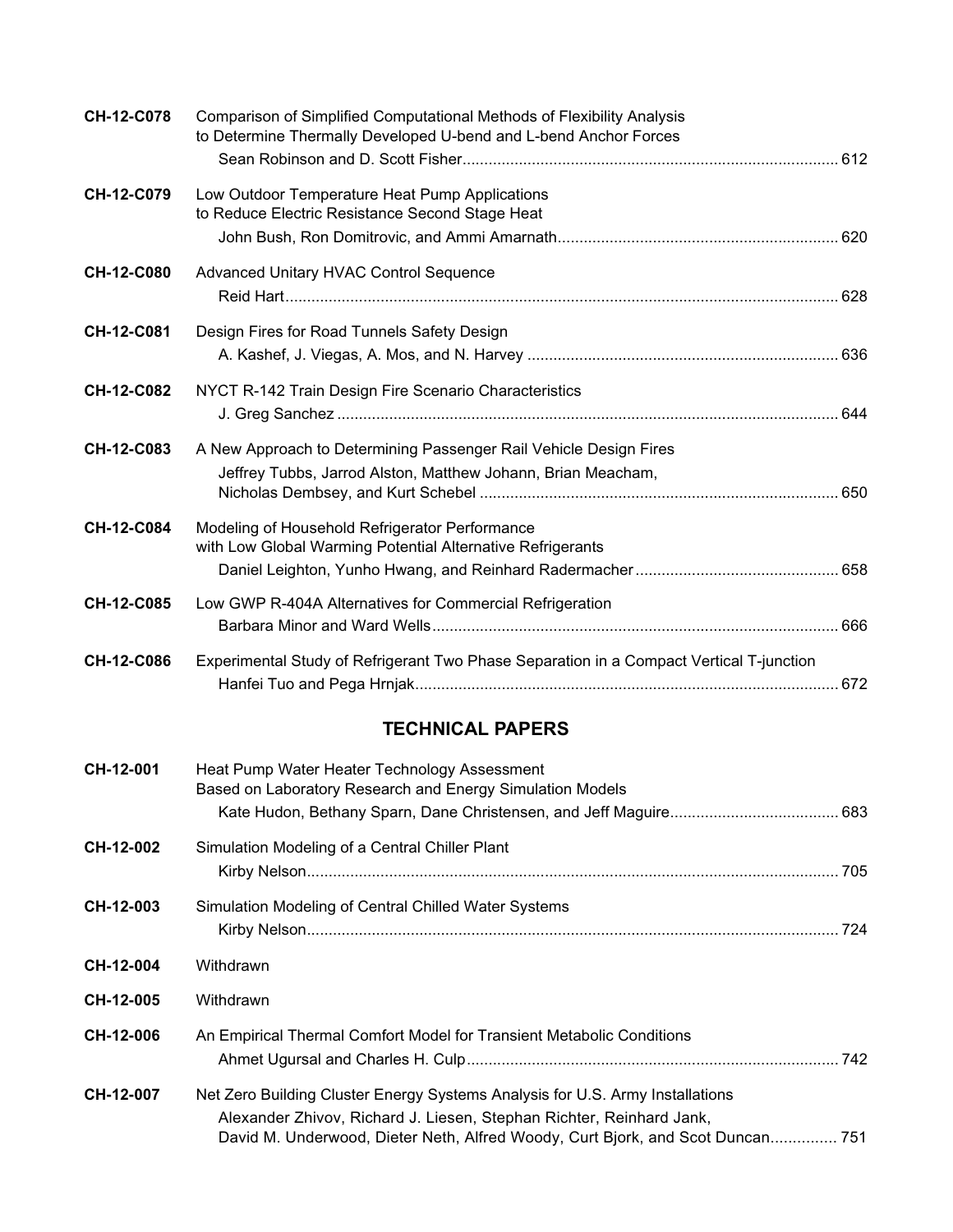| CH-12-008 | Extremely Low Energy Design for Army Buildings: Barracks                                                                                         |  |
|-----------|--------------------------------------------------------------------------------------------------------------------------------------------------|--|
|           |                                                                                                                                                  |  |
| CH-12-009 | Extremely Low-Energy Design for Army Buildings: Dining Facility                                                                                  |  |
|           | Michael Deru, Rois Langner, Alexander Zhivov, Richard Liesen, Dale Herron,                                                                       |  |
| CH-12-010 | Extremely Low-Energy Design for Army Buildings: Tactical Equipment Maintenance Facility                                                          |  |
|           | Rois Langner, Michael Deru, Alexander Zhivov, Richard Liesen, and Dale Herron816                                                                 |  |
| CH-12-011 | Effect of Hybrid Ventilation System on Indoor Environment and Annual Cooling Load<br>in a High-Rise Building                                     |  |
|           | Katsuhiro Miura, Yuichi Takemasa, Masahiro Katoh, and Masaya Hiraoka831                                                                          |  |
| CH-12-012 | Ventilation Rate Investigations in Minnesota Bars and Restaurants                                                                                |  |
|           | David L. Bohac, Martha J. Hewett, Kristopher I. Kapphahn, and David T. Grimsrud847                                                               |  |
| CH-12-013 | Parametric Laboratory Evaluation of Residential Heat Pump Water Heaters                                                                          |  |
|           |                                                                                                                                                  |  |
| CH-12-014 | Measured Residential Hot Water End Use                                                                                                           |  |
|           |                                                                                                                                                  |  |
| CH-12-015 | Water and Energy Wasted During Residential Shower Events:<br>Findings from a Pilot Field Study of Hot-Water Distribution Systems                 |  |
|           |                                                                                                                                                  |  |
| CH-12-016 | Comparison of Heat Loss and Water Waste Characteristics of Bundles vs. Single Pipe<br><b>Hot Water Distribution Systems</b>                      |  |
|           |                                                                                                                                                  |  |
| CH-12-017 | Modeling the Performance of ECM and SCR Series Fan-Powered Terminal Units<br>in Single-Duct VAV Systems                                          |  |
|           |                                                                                                                                                  |  |
| CH-12-018 | Modeling the Performance of ECM and SCR Parallel Fan-Powered Terminal Units<br>in Single-Duct VAV Systems                                        |  |
|           |                                                                                                                                                  |  |
| CH-12-019 | Installation Effects on Air Outlet Performance, Part I:<br>Ideal Performance-Testing Optimization and Results (RP-1335)                          |  |
|           |                                                                                                                                                  |  |
| CH-12-020 | Installation Effects on Air Outlet Performance, Part II:<br>Field Air Outlet Throw and Pressure Loss Performance Difference from Ideal (RP-1335) |  |
|           |                                                                                                                                                  |  |
| CH-12-021 | Installation Effects on Air Outlet Performance, Part III: Field Air Outlet<br>Sound Generation Performance Difference from Ideal (RP-1335)       |  |
|           |                                                                                                                                                  |  |